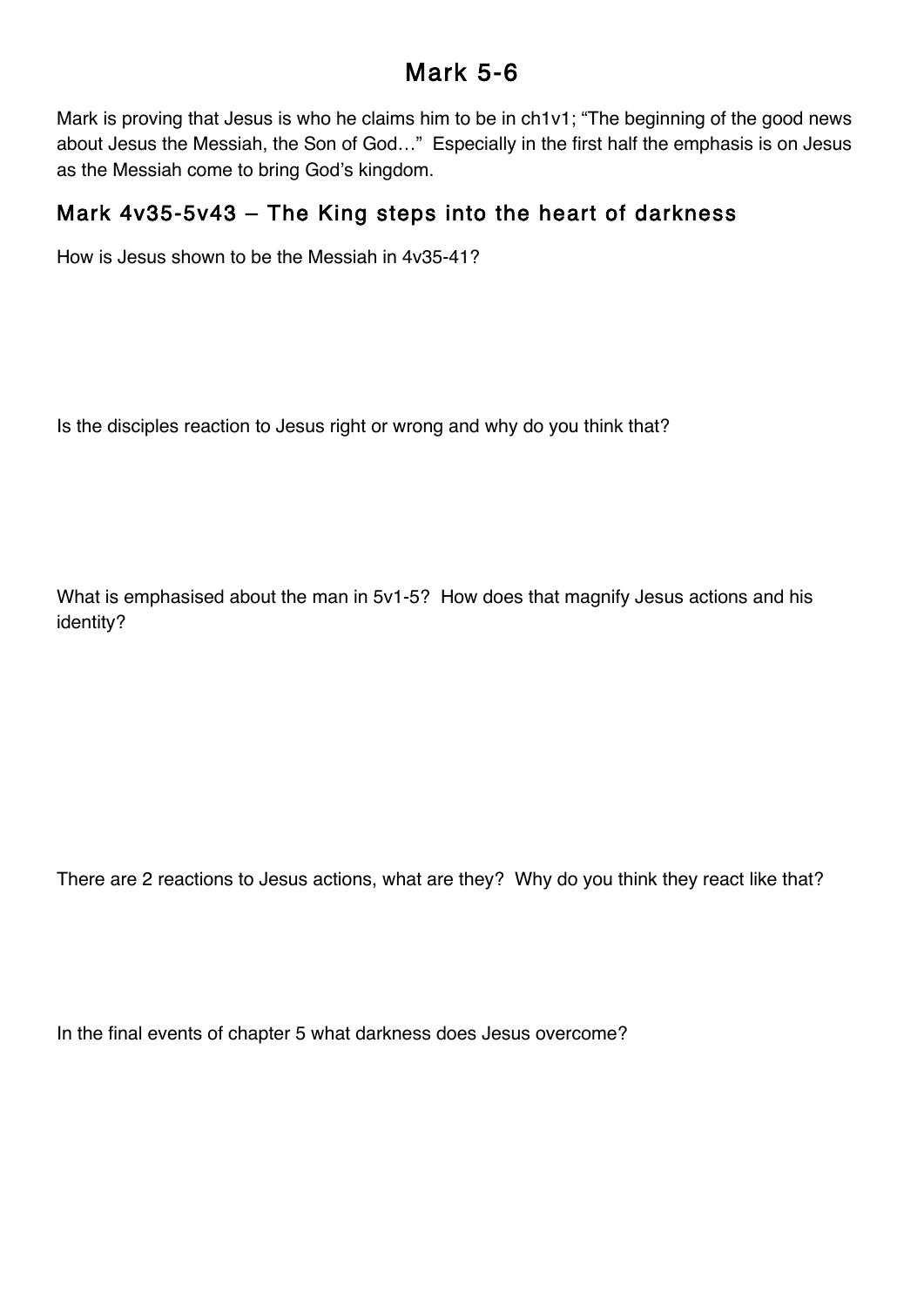What is the lesson all of these incidents teaches about Jesus? What is the right reaction to him? What does that mean for us as we apply it to life?

## Mark 6 – Reactions to the King come

v1-30 What different reactions to Jesus and the kingdom are there here?

| <b>Verses</b> | Reaction | Why |
|---------------|----------|-----|
|               |          |     |
|               |          |     |
|               |          |     |
|               |          |     |
|               |          |     |
|               |          |     |

Why do you think the Herod history(14-29) is sandwiched between the apostles going on mission (7-13) and their return(30)?

v31-56. The feeding of the 5000 is about more than just hunger satisfied. What have the disciples missed v50-52?

Look at the follow Old Testament passages. How do they help us see why this is so significant? Exodus 16